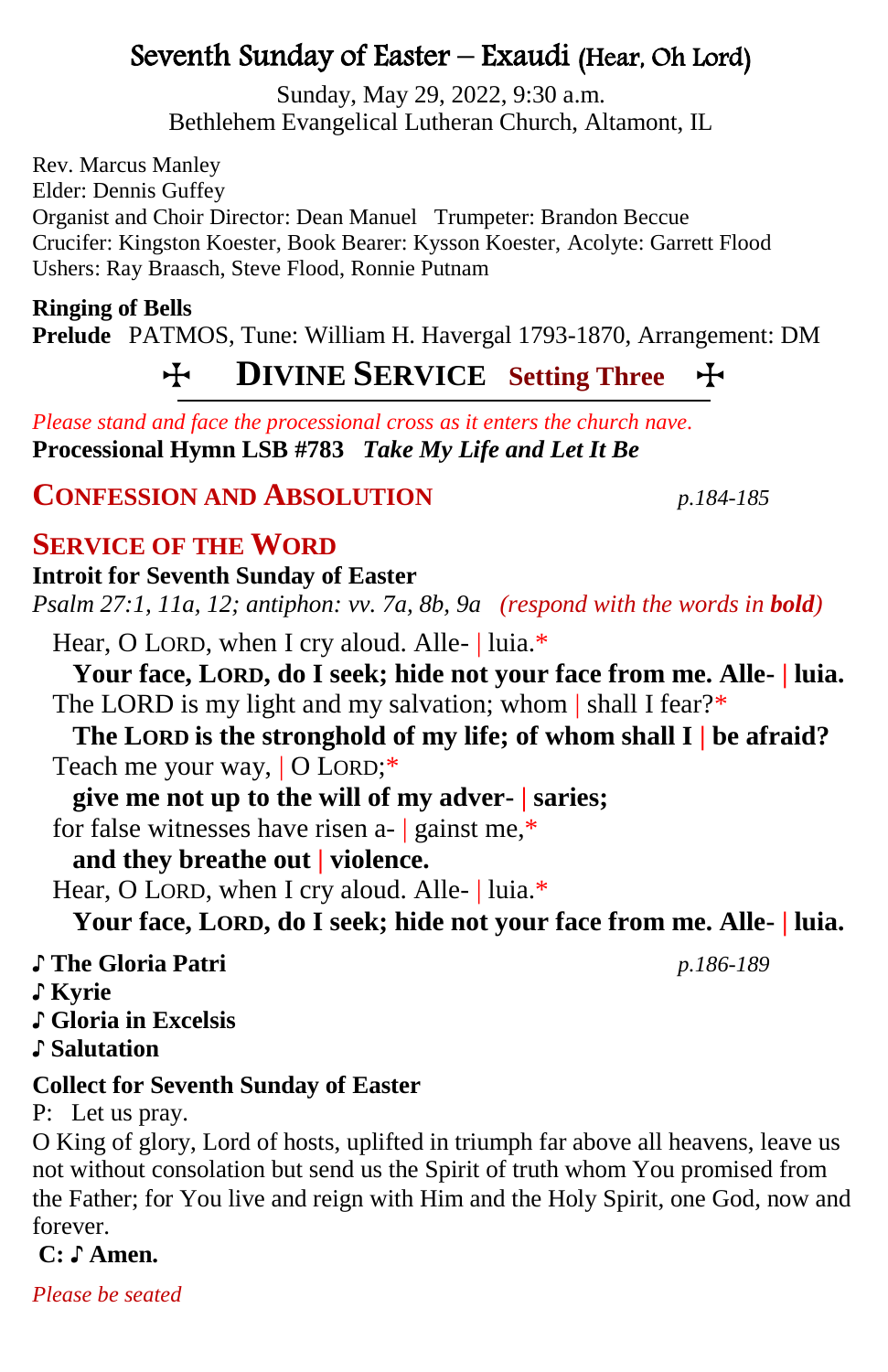### **Old Testament Reading: Ezekiel 36:22-28**

 $22^{\circ}$ . Therefore say to the house of Israel, Thus says the Lord GOD: It is not for your sake, O house of Israel, that I am about to act, but for the sake of my holy name, which you have profaned among the nations to which you came. <sup>23</sup>And I will vindicate the holiness of my great name, which has been profaned among the nations, and which you have profaned among them. And the nations will know that I am the LORD, declares the Lord GOD, when through you I vindicate my holiness before their eyes. <sup>24</sup>I will take you from the nations and gather you from all the countries and bring you into your own land. <sup>25</sup>I will sprinkle clean water on you, and you shall be clean from all your uncleannesses, and from all your idols I will cleanse you. <sup>26</sup>And I will give you a new heart, and a new spirit I will put within you. And I will remove the heart of stone from your flesh and give you a heart of flesh.  $27$ And I will put my Spirit within you, and cause you to walk in my statutes and be careful to obey my just decrees.  $^{28}$ You shall dwell in the land that I gave to your fathers, and you shall be my people, and I will be your God."

P: This is the Word of the Lord.

## **C: Thanks be to God.**

## **Epistle Reading:****1 Peter 4:7-11**

<sup>7</sup>The end of all things is at hand; therefore be self-controlled and sober-minded for the sake of your prayers. <sup>8</sup>Above all, keep loving one another earnestly, since love covers a multitude of sins. <sup>9</sup>Show hospitality to one another without grumbling. <sup>10</sup>As each has received a gift, use it to serve one another, as good stewards of God's varied grace: <sup>11</sup>whoever speaks, as one who speaks oracles of God; whoever serves, as one who serves by the strength that God supplies—in order that in everything God may be glorified through Jesus Christ. To him belong glory and dominion forever and ever. Amen.

P: This is the Word of the Lord.

# **C: Thanks be to God.**

### *Please stand*

# **C:** *♪ Alleluia. Alleluia. Alleluia*

## **Holy Gospel:** *John 15:26-16:4*

P: The Holy Gospel according to St. John, the fifteenth & sixteenth chapter. **C:** *♪ Glory be to Thee, O Lord.*

<sup>26</sup>[Jesus said:] "When the Helper comes, whom I will send to you from the Father, the Spirit of truth, who proceeds from the Father, he will bear witness about me. <sup>27</sup>And you also will bear witness, because you have been with me from the beginning.

<sup>1"</sup>I have said all these things to you to keep you from falling away. <sup>2</sup>They will put you out of the synagogues. Indeed, the hour is coming when whoever kills you will think he is offering service to God. <sup>3</sup>And they will do these things because they have not known the Father, nor me. <sup>4</sup>But I have said these things to you, that when their hour comes you may remember that I told them to you.

"I did not say these things to you from the beginning, because I was with you." P: This is the Gospel of the Lord.

**C: ♪ Praise be to Thee, O Christ.**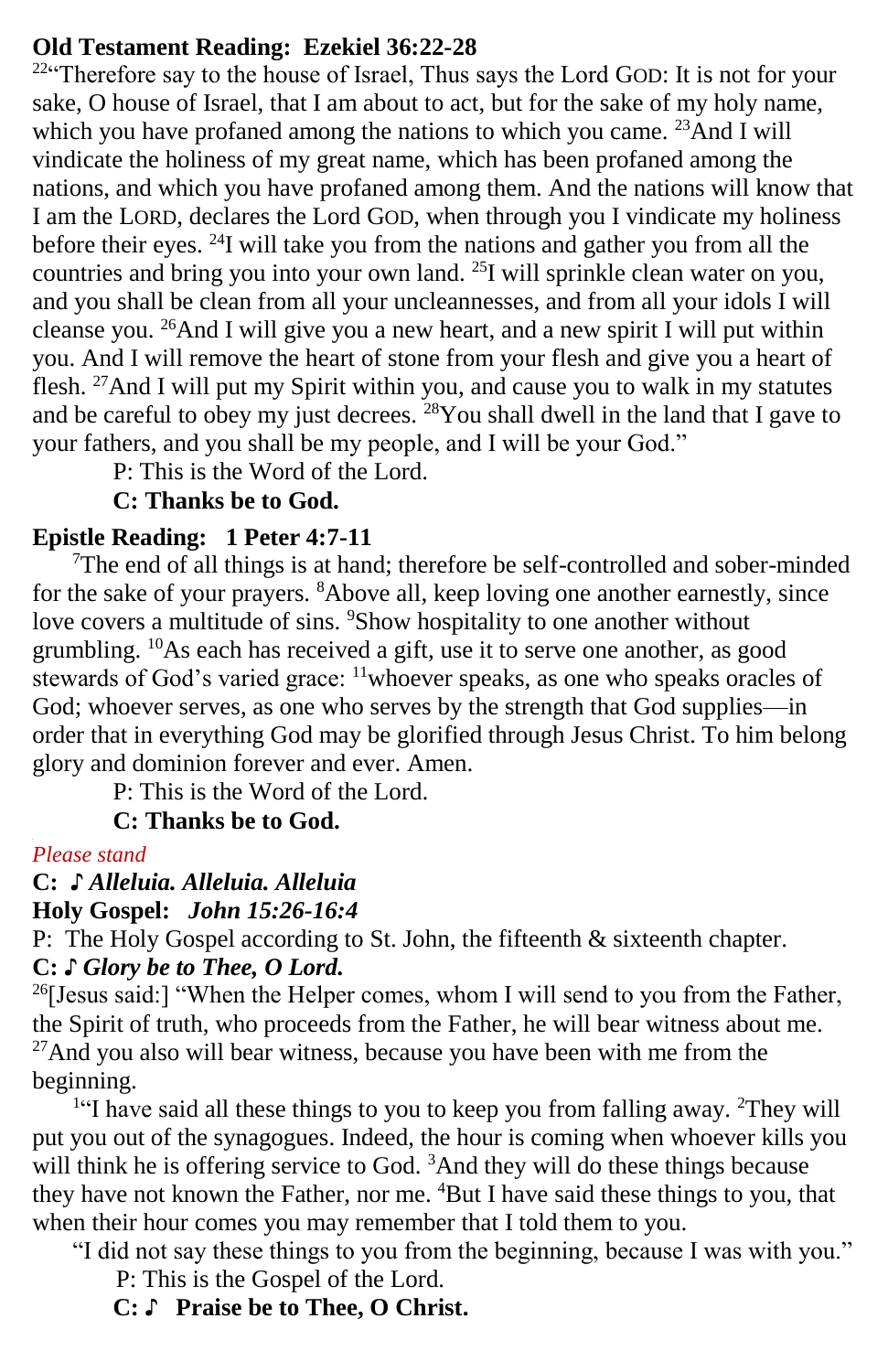### **Nicene Creed** *p.191*

### *Please be seated* **Hymn of the Day LSB #525** *Crown Him with Many Crowns*

**Sermon** Text: Text: John 15:26-16:4 Title: "*Live by the Truth*" Outline: **THE SPIRIT OF TRUTH IS CALLED TO HELP YOU BEAR THE TRUE WITNESS OF JESUS CHRIST.**

- I. The Spirit of Truth was sent to you when you were baptized.
- II. The Spirit of Truth helps you to bear true witness in everything.

## *Please stand*

♪ **Offertory** *p.192-193*

# *Please be seated*

**Offering** 

*Please stand as the offering plates are brought forward during the offering hymn* **Offering Hymn #781** *We Give Thee But Thine Own sts. 1 & 2*

# **RECOGNITION OF MEMBERS OF THE BETHLEHEM LUTHERAN CONGREGATION PAST AND PRESENT WHO SERVED IN THE UNITED STATES ARMED FORCES.**

CIVIL WAR VETERANS

GEORG DUCKWITZ (SGT, CO, 14TH ILL CAV; MAY 29, 1833—APRIL 15, 1910) GOTFRED DUCKWITZ (PVT CO F, 14TH ILL CAV; APRIL 25, 1839—MAY 4, 1918) FRANZ DURHEIM (CO. B, 38TH ILL INF; MAY 4, 1834—JUNE 3, 1922) FERDINAND A. KRUGER (CO. B, 8TH NY HVY ARTY; SEPT. 13, 1841—1921)

WORLD WAR I VETERANS

HERMAN R. BECCUE (PVT, US ARMY; JULY 5, 1886 – FEB. 8, 1936) EDWARD F. BECCUE (PVT. US ARMY; OCT. 30, 1894 – DEC. 29, 1981) AUGUST F. BERG (PFC; DEC. 10, 1890 – MAY 20, 1971) JOHN C. HOFFMEISTER (PVT, CO L, 78<sup>TH</sup> INF; JULY 10, 1886 – DEC. 1, 1969) CHARLES F. HOFFMESTER (PVT, 36TH FIELD ARTY, 12TH DIV.; FEB 4, 1893—MAR 1, 1939) OTTO H. KIRCHOFF (PVT, US ARMY; NOV. 7, 1895 – FEB. 12, 1977) JULIUS A. LEPPIN (PVT, US ARMY, BTRY B, 12O FLD ARTY; DEC. 2, 1895 – JAN. 20, 1969) EDWIN F. MARTEN (PVT, US ARMY; FEB. 25, 1893 – NOV. 19, 1976) GUSTAV A. MUCHOW (PFC, BASE HOSP., US ARMY; JAN. 12, 1891 – MAR. 22, 1969) JOHN A. MUCHOW (PVT, US ARMY; MAY 11, 1893 – AUG. 3, 1981) DAVID W. VOELKER (CPL, US ARMY; FEB. 12, 1895 – FEB. 25, 1996) CHARLES A. YAGOW (PVT, BTY A, 36TH FIELD ARTY; FEB. 7, 1892—APRIL 1, 1953)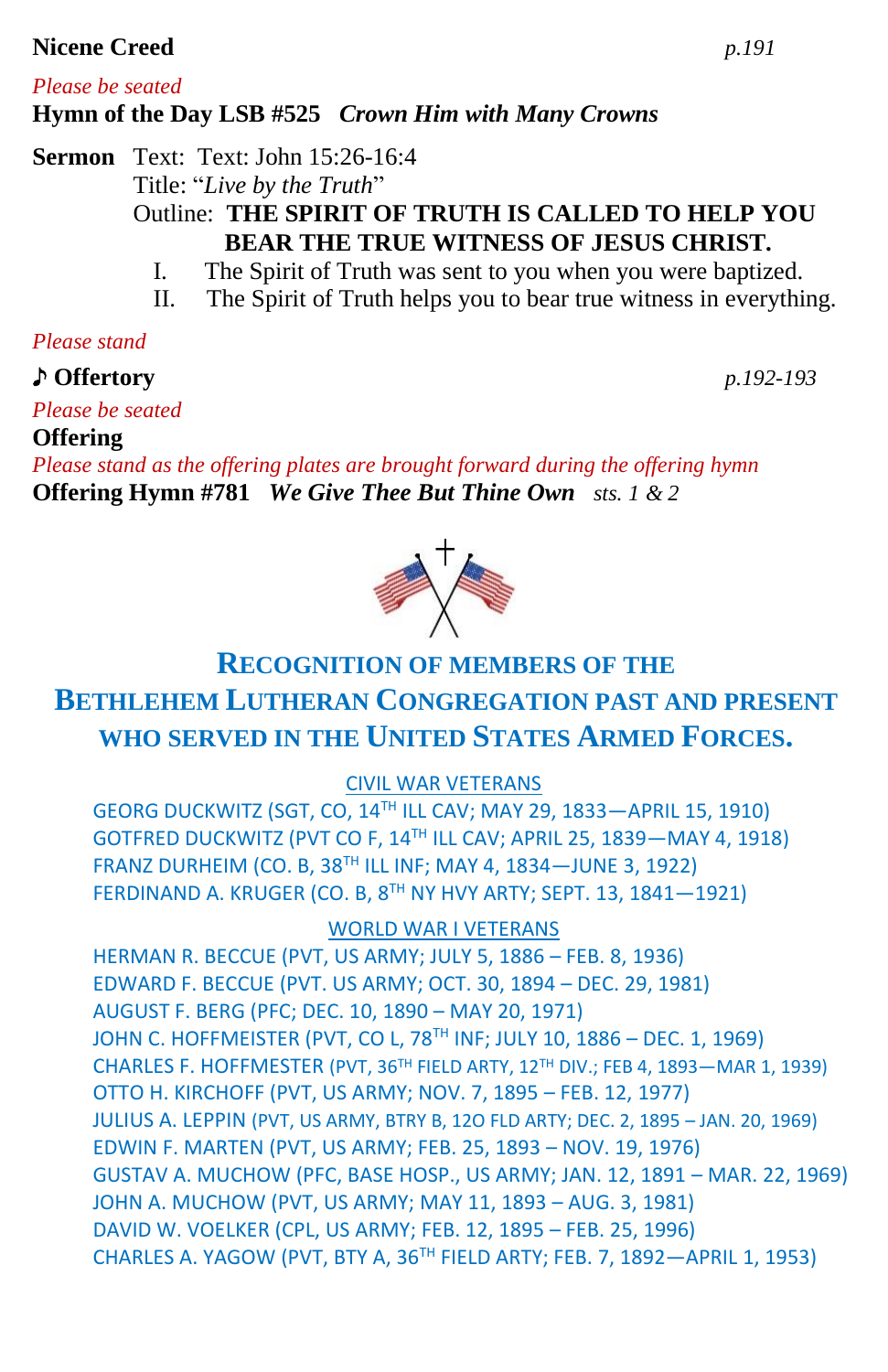### WORLD WAR II VETERANS

KEITH E. BANDELOW (TEC 5, CO D 58 SIG BN; DEC. 21, 1926 – MAR 2, 2004) WILHELM F. BERG (SGT, 123 INF, 33<sup>RD</sup> DIV; SEPT. 19, 1920-JULY 19, 1970) ELWIN BERNAHL (ARMY; APRIL 25, 1919 – NOV. 26 2012) MARCUS BRAASCH (S/SGT; MAY 20, 1920 – APRIL 4, 2005) JOSEPH C. CASE (CAPT US ARMY; JAN 19, 1920 – JULY 10, 1995) WALTHER G.H. HASELEY (PFC; MAR. 21, 1912 – FEB. 4, 1991) LOUIS A LEPPIN (PVT CO D, 30 MED, TNG BN; FEB. 8, 1899 – MAY 16, 1971) OMER E. MERCIER (TEC 5; OCT. 25, 1926 – AUG. 5, 1995) FRANKLIN A. RAHN (CPL; NOV. 16, 1917 – MAY 4, 1984) ARTHUR S. SCHROEDER (CPL, US ARMY; JAN 18, 1924 – APRIL 12, 2012) EDMUND SCHULTZ (PFC US ARMY) (MARCH 3, 1921-JAN 11, 2001) ♥ NORMAN J. SIEBERT (PFC; JUNE 5, 1921 – APRIL 14, 2006) EDWIN J. STEBEN (SSNL/3 USN; APRIL 23, 1912 – MAR. 16, 1980) FRED P. TAPPENDORF (AV MACHINIST MATE/1C, USN; JULY 4, 1915 – AUG. 23, 2009) WILLIAM G. TAPPENDORF (PFC; OCT. 28, 1919 – AUG. 7, 1944) ♥ RAYMOND G. TROST (ARMY; DEC. 27, 1919 – NOV. 23, 2011) HUGO G. VOELKER (PFC; JULY 10, 1921 – OCT. 21, 1944) ♥ ALVIN J WOLF (BMG 2; MAR. 13, 1926 – MAY 5, 1999) CARL F. WOLF (TEC 4, 601 ORD BN; JAN. 27, 1911 – JAN. 28, 1946) HAROLD WOLF (NAVY) (08/24/1927 – 12/03/2020)

### KOREAN WAR VETERANS

HAROLD E. BECCUE (CPL; AUG. 8, 1929 – APRIL 8, 2002) NORMAN H. BECKER (SP/3; FEB. 15, 1934 – SEPT. 17, 1995) EDWARD W. DELANEY (SGT, US ARMY; JAN. 26, 1932 – APRIL 12, 1980) GARLAND D. HAMILTON (CPL; NOV. 14, 1933 – MAY 15, 1984) EDGAR C. VOELKER (SN; APRIL 11, 1931 – NOV. 12, 1993) ELMER E. VOELKER (SP/4; OCT. 7, 1932 – JAN. 1, 2001) VIRGIL E. VOELKER (SFC; NOV. 20, 1928 – JAN. 7, 2010) ORVILLE F. WOLFF (SP. 3, US ARMY; NOV. 2, 1930 – APRIL 25, 1978) JOHN C. YAGOW (USMC; JULY 9, 1930 – MARCH 19, 2013) SAMUEL YAGOW, JR. (USAF, SGT., STRAT. AIR COMMAND; OCT.23, 1927-DEC. 25, 2012) PAUL C. WOLFF, JR. (NAVY)

### VIETNAM ERA VETERANS

LEROY BERG (USMC; AUG. 11, 1946 – MAY 18, 2002) DARRELL K. BROOKSHIER (PFC; JULY 14, 1939 – APRIL 22, 2006) PAUL VON BARTIMUN (PVT E1; MAY 5, 1944 – SEPT. 5, 1965) GENE GOERS (AIR FORCE; A2C; AIRCRAFT MECHANIC) (FEB. 07, 1936 – MAR. 26, 2021) ALVIN C. WILL (SP/4; OCT. 3, 1937 – SEPT. 20, 1999) DONALD E. ZUMWALT (SGT., USAF; MAR 9, 1955 – JAN. 12, 1999)

MIDDLE EAST VETERANS

JUSTIN S. MEY (SPC; NOV. 6, 1986 – AUG. 19, 2006)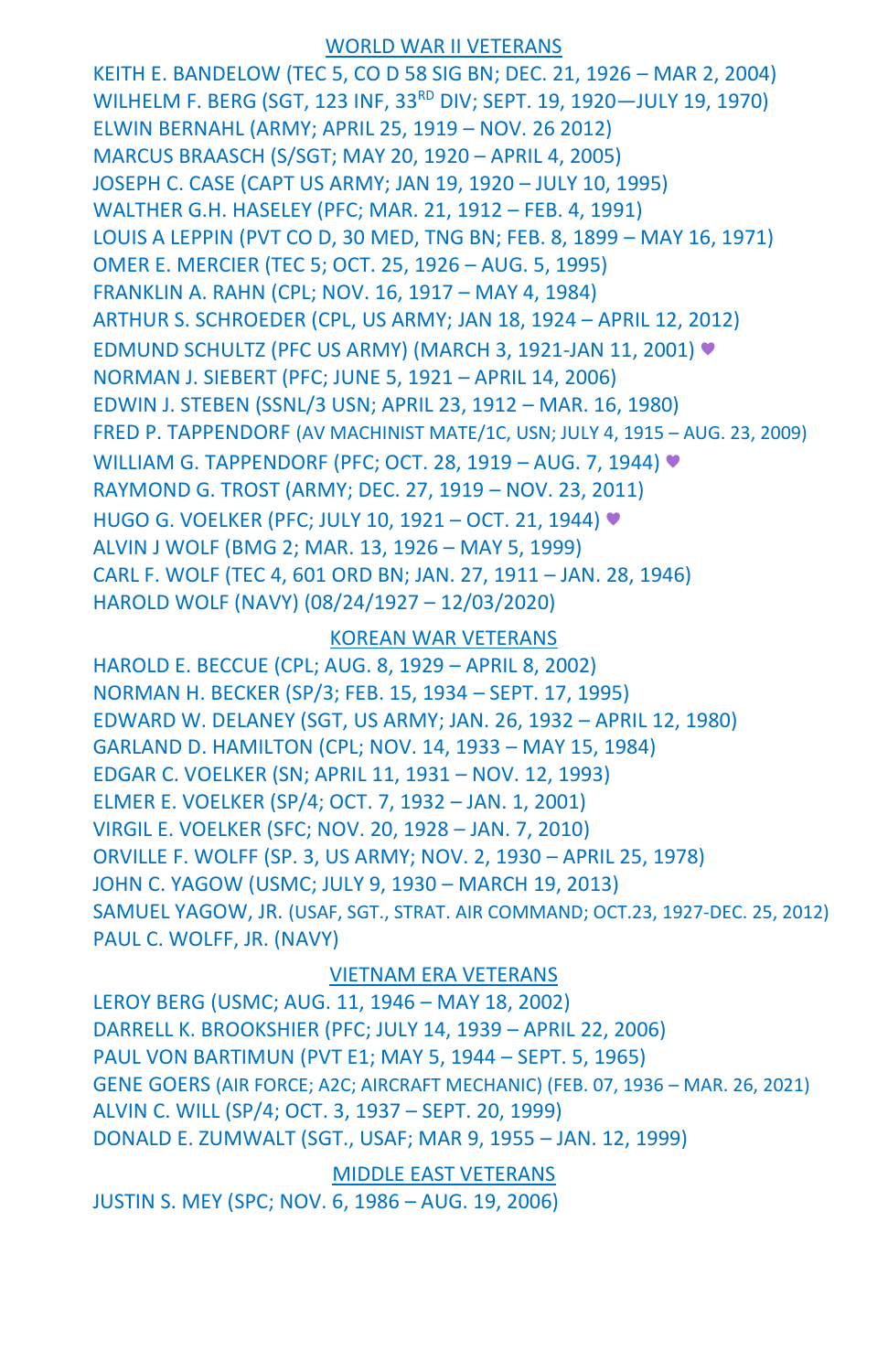

### ARLIN GROBENGIESER (US ARMY)

### CHARLES A SCHMIDT (NAVY – PNSN-E3, JUNE 1958-JUNE 1962) USS YORKTOWN, CVS-10 AIRCRAFT CARRIER, KNOWN AS THE FIGHTING LADY

DANIEL HITES (US NAVY, 1964 TO 1968, PATROL SQUADRON 17, AX3, FLIGHT CREWMEN) RECEIVED AN AIR MEDAL FOR MORE THAN 2000 COMBAT FLIGHT HOURS. VIETNAM, JAPAN, PHILIPPINES.HOME BASE WHIDBY ISLAND WASHINGTON.

LUKE GROBENGIESER (US ARMY – 2005-2010)

RYAN J. BECCUE (US ARMY)

SCOTT HOLSTE (USMC)

*Lord God, You have sustained our nation in the past and continue to bless us. We recall how so many have given their lives for the cause of freedom. Men and Women continue to sacrifice and serve in the armed forces. Today, we pause to reflect and honor those who gave or who continue to sacrifice so much in the defense of our freedom to be faithful. Amen*

**LSB #965** *God Bless Our Native Land*



### **Prayer of the Church**

*Response after each petition of the prayer:*

- P: Let us pray to the Lord.
- **C: Lord, have mercy.**
- P: Heavenly Father, You have attended to the voice of our prayers, for You have commanded us to pray and have promised to hear us. Let Your mercy comfort and sustain us in prayer, that we may heartily and fervently pray to You at all times and in all places, not doubting but trusting in Your promise; through Jesus Christ, Your Son, our Lord, who lives and reigns with You and the Holy Spirit, one God, now and forever.
- **C: Amen**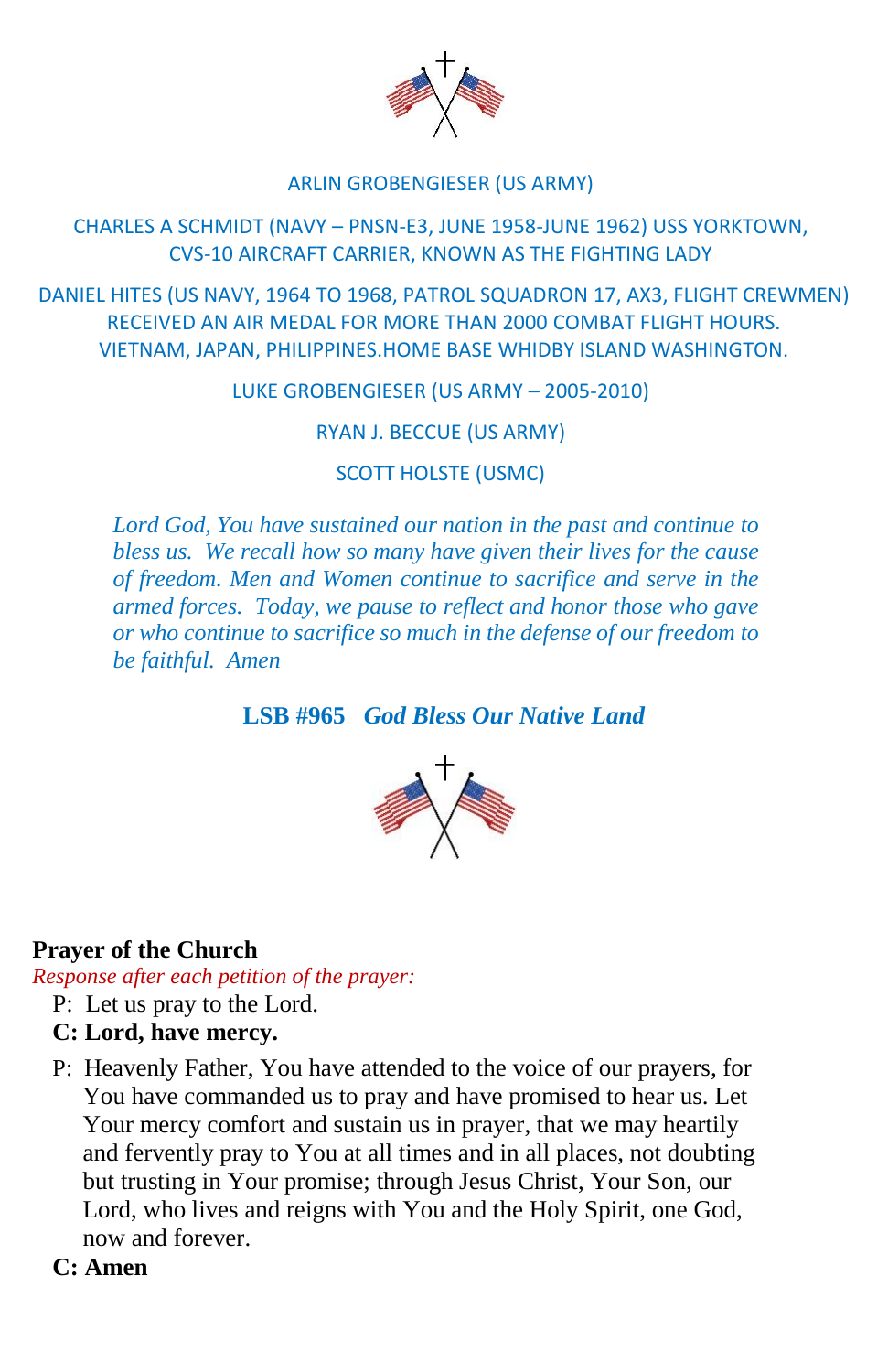**SERVICE OF THE SACRAMENT**



♪ **Preface** *p.194-198* ♪ **Sanctus** ♪ **Lord's Prayer** ♪ **The Words of Our Lord**  ♪ **Pax Domini** ♪ **Agnus Dei** 

## *Please be seated*

**Distribution LSB #490** *Jesus Lives! The Victory's Won* **LSB #818** *In Thee Is Gladness* **LSB #488** *He Is Arisen! Glorious Word* **LSB #693** *O Holy Spirit, Grant Us Grace*

*Please stand*

♪ **Nunc Dimittis** *p.199-202* ♪ **Thanksgiving**

♪ **Benedicamus**

### *Please be seated*



# **FAREWELL AND GODSPEED TO A LUTHERAN TEACHER ENTERING RETIREMENT**

 *The honoree is presented before the altar.* 

P: Beloved in the Lord*,* Mary Zumwalt is retiring as our ALIS Teacher*.* At this time of farewell and Godspeed, let us hear the Word of the Lord.

 $3$ I thank my God in all my remembrance of you,  $4$ always in every prayer of mine for you all making my prayer with joy, <sup>5</sup>because of your partnership in the gospel from the first day until now. <sup>6</sup>And I am sure of this, that he who began a good work in you will bring it to completion at the day of Jesus Christ. <sup>7</sup>It is right for me to feel this way about you all, because I hold you in my heart, for you are all partakers with me of grace, both in my imprisonment and in the defense and confirmation of the gospel. <sup>8</sup>For God is my witness, how I yearn for you all with the affection of Christ Jesus.

*Philippians 1:3-8*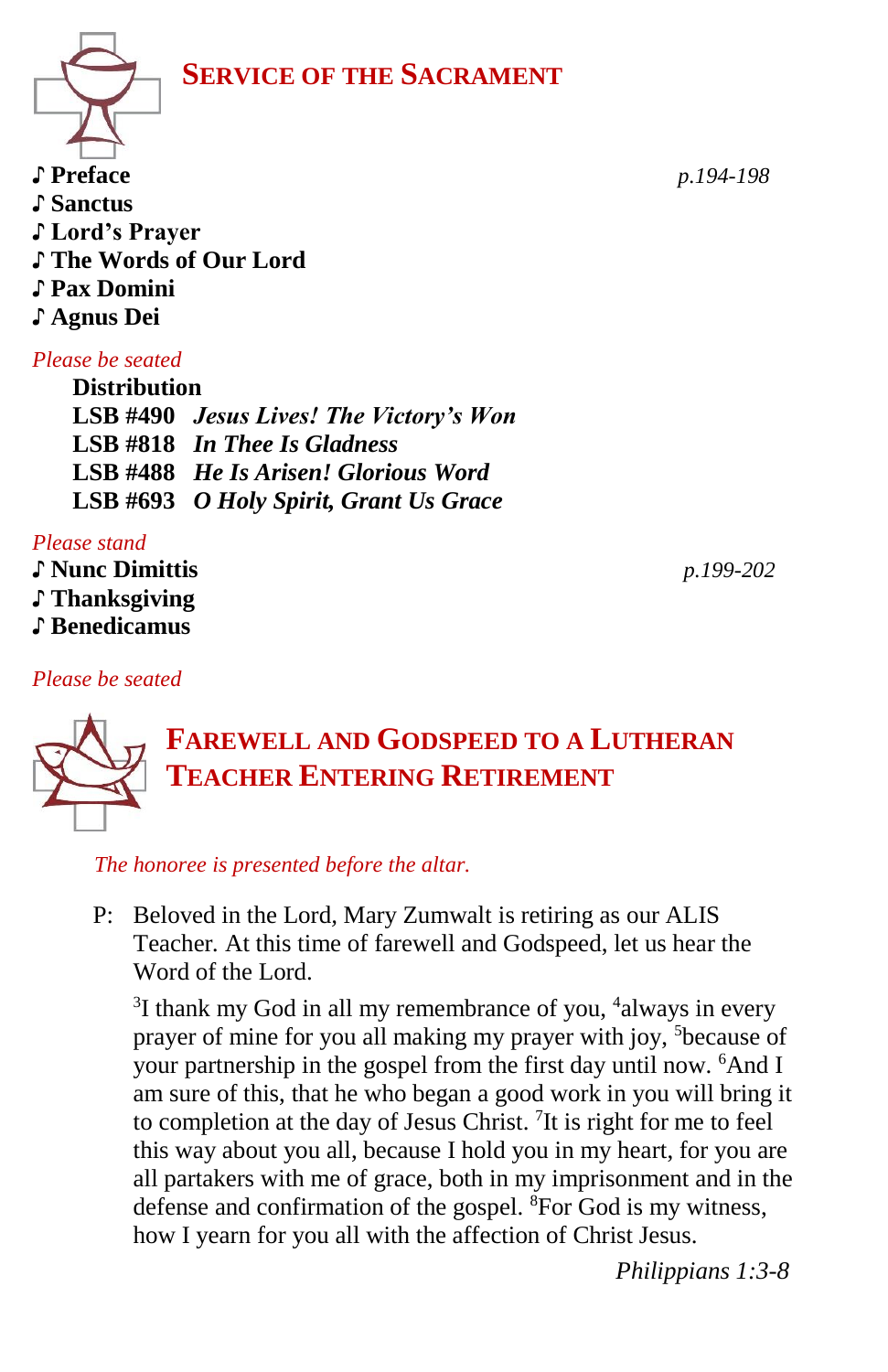*Psalm 37:5; 121:1-2;90:1-2; Deuteronomy 28:3, 6; Psalm 90:14, 16-17 (read responsively, congregation responds with the words in bold)*

Commit your way | to the LORD;\* **trust in him, and | he will act.** I lift up my eyes  $\vert$  to the hills.\* **From where does my | help come?** My help comes | from the LORD,\* **who made | heaven and earth.** Lord, you have been our | dwelling place\* **in all gener- | ations.** Before the mountains were brought forth, or ever you had formed the earth | and the world,\* **from everlasting to everlasting | you are God.** Blessèd shall you be in the  $\vert$  city, $\ast$ **and blessèd shall you be | in the field.** Blessèd shall you be when | you come in,\* **and blessèd shall you be when you | go out.** Satisfy us in the morning with your | steadfast love,\* **that we may rejoice and be glad | all our days.** Let your work be shown to your | servants,\* **and your glorious power to their | children.** Let the favor of the Lord our God be upon us, and establish the work of our hands up- | on us;\* **yes, establish the work | of our hands! Glory be to the Father and | to the Son**\* **and to the Holy | Spirit; as it was in the be- | ginning,**\* **is now, and will be forever. | Amen.**

### *Please stand*

*The retiring worker may kneel.*

- P: Lord God, heavenly Father, we give thanks for all the blessings You have bestowed on this congregation through the faithful service of Mary Zumwalt*. Grant* that her example of faithful devotion to Your Word and loving service to others may, by Your grace, be a blessing and encouragement to many. In Your mercy support and strengthen her in her retirement, and grant her Your peace and blessedness now and forever; through Jesus Christ, Your Son, our Lord, who lives and reigns with You and the Holy Spirit, one God, now and forever.
- **C: Amen.**